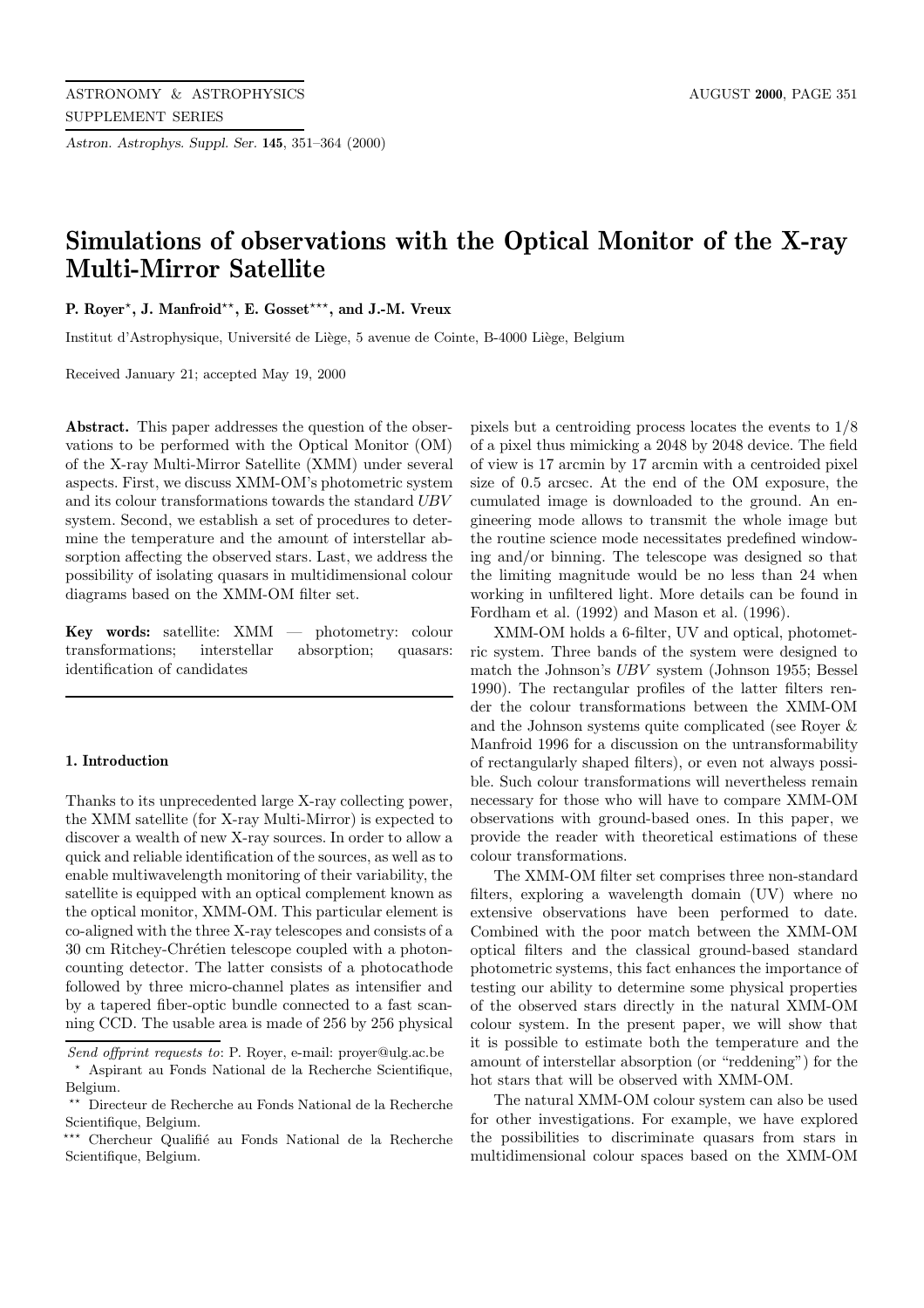

**Fig. 1. a)** XMM-OM's photometric system. The upper curve is the instrumental response in the absence of filter. It results from the product of the response curves of the detector, of the three mirrors and of the detector window. **b)** Comparison of the XMM-OM optical and the Johnson U, B and V filters. The pairs of filters are, from left to right: u and U; b and B; v and V. The dashed curves are the Johnson filters

**Table 1.** Main characteristics of the XMM-OM filters. The wavelengths are expressed in Å.  $\lambda_0$  is the effective wavelength and  $\lambda_{\text{max}}$  is the position of the maximal transmission

| filter | $\lambda$ o | $\lambda_{\rm max}$ | <b>FWHM</b> |
|--------|-------------|---------------------|-------------|
| uvw2   | 2070        | 2000                | $\sim 500$  |
| uvw2   | 2298        | 2210                | 439         |
| uvw1   | 2905        | 2680                | 620         |
| u      | 3472        | 3270                | 810         |
|        | 4334        | 3980                | 976         |
| $\eta$ | 5407        | 5230                | 684         |

photometry. Nevertheless, the goal of this paper is not so much to provide the reader with exact analytical relations for these matters as to give qualitative results that will tell him how to observe and treat the data in order to get the best outcome, and what kind of results are to be expected.

In Sect. 2, we present the tools we used for the synthetic photometry. In Sect. 3, we discuss the colour transformations between the XMM-OM optical filters and the Johnson U, B, V system. We treat the temperature and the interstellar absorption determination in Sects. 4 and 5 whereas the selection of quasar candidates is addressed in Sect. 6. Section 7 outlines the main conclusions of our study.

#### **2. The basic information and hypotheses**

# 2.1. The filters

All simulations presented hereafter were established on the basis of synthetic photometry. The filter passbands that we used for the XMM-OM photometric system are extracted from the XMM Users' Handbook (Dahlem & Schartel 1999). Their transmission curves result from the product of the transmission curves and/or sensitivity curves of all physical devices in the XMM-OM light path. Namely, we have the filters themselves, three aluminized mirrors, one window at the entry of the detector and the detector response curve. All these curves originate from the same reference as above. The resulting passbands are plotted in Fig. 1a and their physical characteristics are summarized in Table 1. Throughout the rest of this paper, small characters refer to the XMM-OM filters and capital letters refer to the standard ones (i.e. the U, B and V taken from Bessel 1990).

The XMM-OM filter set consists of 3 UV and 3 optical filters, further denoted by  $uvw2, uvm2, uvw1$  and  $u, b, v$ respectively, in order of increasing central wavelength. The  $u, b$  and v filters are intended to match the Johnson  $U$ , B and V (Bessel 1990) filters respectively, but they possess more or less rectangularly shaped passbands, which greatly affects the quality of the match and of the subsequent colour transformations between the two systems. This is especially true for what concerns the (mis)match between the Johnson  $U$  and XMM-OM  $\boldsymbol{u}$  filters and thus the  $(U - u)$  and  $(U - B)$  related colour transformations. The XMM-OM  $u$  band is characterized by:

- **–** a strong sensitivity in the 3100−<sup>3300</sup> ˚A region, where the ground-based Johnson's  $U$  is essentially blind;
- **–** a reduced sensitivity in the critical Balmer decrement region  $(3850 - 4100 \text{ Å})$ , leading to untransformability between both bands for stars showing Balmer jump (see Sects. 3.1.1, 3.1.6, 3.1.7). As we show later,  $(U - u)$ can be evaluated thanks to uvw1.

Figure 1b allows comparison between XMM-OM and standard  $U$ ,  $B$  and  $V$  filters.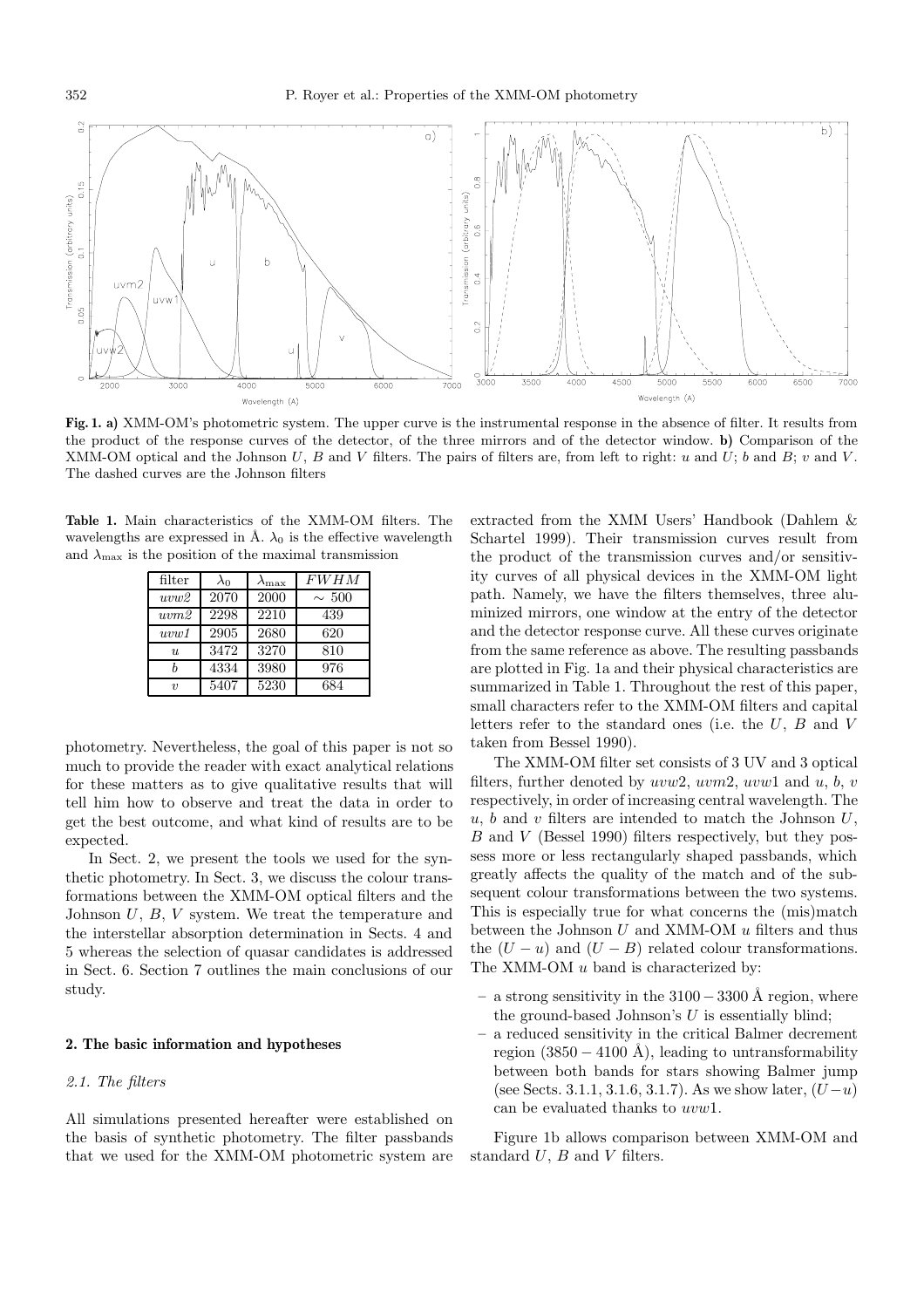The UV XMM-OM filters do not correspond to any pre-existing standard system. No transmission measurements below 1800  $\AA$  are given in the XMM flight simulator software files, so we added a point with  $\sim$  0% transmission at 1700 Å in the UV filters.

#### 2.2. The stellar spectra

The spectra we used for the synthetic photometry are those of the Kurucz' ATLAS 9 atmosphere models (Kurucz 1992), reddened by the Cardelli interstellar extinction model (Cardelli et al. 1989) with an average reddening law  $(R_V = A_V / E(B - V) = 3.1)$  when necessary. Except when otherwise stated, the set of spectra we chose mimics an unreddened solar composition main sequence (MS) since these 55 spectra possess the following characteristics:  $A_V = 0$ .; [Fe/H] = 0.; log  $q = 4$ .;  $3500 \,\mathrm{K} \leq T_{\text{eff}} \leq 35000 \,\mathrm{K}$ . Stars we refer to as *giants* have  $\log q = 3.5$  (Allen 1976), those we refer to as metal poor stars have  $[Fe/H] = -1.5$ , typical for the halo of our Galaxy. The temperature interval between two adjacent Kurucz models varies along the tracks: it is 250 K below 10000 K, 500 K between 10000 K and 13000 K, 1000 K between 13000 K and 35000 K, and 2500 K between 35000 K and 50000 K.

Throughout the rest of this paper, the MS spectrum with  $T_{\text{eff}} = 9500 \,\text{K}$  was attributed a magnitude of zero in all filters.

All colour transformations established on the basis of the Kurucz spectra were compared with their equivalent obtained with the stellar spectral atlas prepared by Fioc & Rocca-Volmerange (1997, hereafter FRV). This atlas comprises 65 spectra of stars of various luminosity classes (3 supergiants, 30 giants and 32 dwarfs) and spectral types ( $T_{\text{eff}} \in [2500, 180000]$  K). It was constructed from observed spectra whenever possible (Gunn & Strycker 1983; Heck et al. 1984), from synthetic spectra otherwise (Kurucz 1992; Clegg & Middlemass 1987).

# 2.3. The stellar locus for the quasar fields

In Sect. 6, we analyse the ability of the XMM-OM photometric system to discriminate between quasars and stars. Therefore, we have to delimit both the quasar (see Sect. 2.4) and the stellar loci in the multidimensional colour space defined by the XMM-OM system. The stellar locus is defined by all the stars that are potential contaminants of the quasar candidate population. When looking at high galactic latitudes, the field stars are halo main sequence stars. We modelize their colours by integrating the emergent fluxes from Kurucz model atmospheres. We represent halo main sequence stars by the whole range of  $T_{\text{eff}}$ , log  $q = 4$  and  $[Fe/H] = -1.5$ . Due to evolution, only the part for which  $T_{\text{eff}} \leq 7000 \,\text{K}$  (corresponding to an

early F spectral type) is still populated. These latter stars are the major constituents of the field stellar population. The reason why we consider the hotter stars as well is that their colours are close to those of other families of stars. We will use that property in Sect. 6, and discuss it further there.

Disk main sequence stars are also a possible contaminant in a list of quasar candidates. However, only the cool end  $(T_{\text{eff}} \leq 7000 \text{ K})$  could be a problem and is taken into account. We chose to represent them by a  $\log q = 4$  and a solar metallicity. Indeed, the disk is rather thin: it has a typical scale height of 1 kpc, which corresponds to a distance modulus of 10 magnitudes. This means that disk OBA stars are too bright in apparent magnitudes to be mistaken for quasars. Another possible contaminant is constituted by halo giants. We represent them by Kurucz models with the following parameters:  $T_{\text{eff}} \leq 7000 \text{ K}$ , log  $g = 3$  and  $[\text{Fe/H}] = -1.5$ .

Some hotter stars are also present at high galactic latitudes as trace constituents but since they are bluer, a property they share with low-redshift quasars, they could constitute a strong contaminant in a quasar candidate list. We consider three families. The first one is the Horizontal-Branch (HB) BA stars. These stars have  $T_{\text{eff}} \geq 10000$  K (up to  $\sim 30000 \text{ K}$ ). On the HB, the gravity is strongly dependent on the effective temperature: we chose the dependency law we derived by averaging the ones quoted by Moehler et al. (1999) and by Conlon et al. (1991). According to Moehler et al. (1999), the best fit of Kurucz models to HB star's spectra is obtained for metal rich chemical compositions. We adopted  $[Fe/H] = 0.5$ . As noticed by Miller & Mitchell (1988), the population of HB stars corresponds to intrinsically bright objects and is observed to tail-off at faint magnitudes due to the finite dimension of the halo.

A second family is constituted of the subdwarfs of spectral type OB (sd OB). Their evolutionary status is still somewhat uncertain but they are usually associated to the Extended Horizontal Branch and to the evolution thereof (see Caloi 1989), although some authors refer to some of them as being post-AGB objects. We represent them by Kurucz models with  $T_{\text{eff}}$  between 20000 K and 50000 K (see Conlon et al. 1991 but also Table 1 of Lenz et al. 1998), log  $q = 5$  and solar metallicity.

Finally, the third family is made of degenerate stars, the so-called white dwarfs. Some models of degenerate stars exist but only a few have their emergent flux published. As a first approximation, degenerate stars are known to have UBV colours very similar to black bodies. We therefore computed the colours of black bodies. In any case, this characteristic is perhaps not general and does not apply to the UV part of the spectrum. We finally used the emergent fluxes of the pure-hydrogen atmosphere models for degenerate stars of Koester (1999). We restricted ourselves to effective temperatures ranging from 7000 K to 80000 K and to log  $q = 8.5$ . We also integrated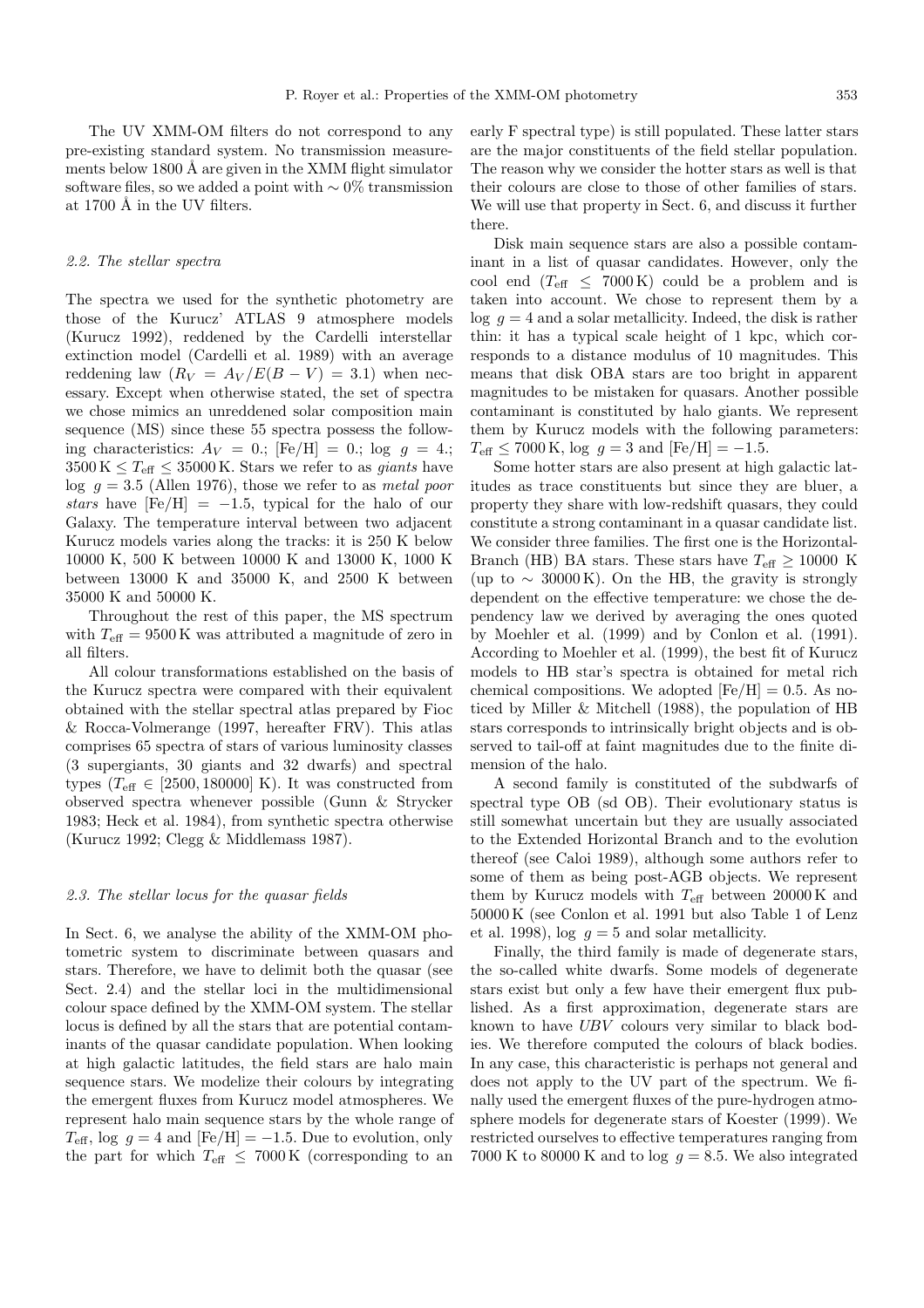the spectra of the four white-dwarf primary spectrophotometric standards described by Bohlin et al. (1995) and the models of Wesemael et al. (1980). Both works are in good agreement (although not necessarily independent) with Koester's models.

#### 2.4. The quasar spectrum

The quasar spectra used in Sect. 6 were derived from an average spectrum build from the composite spectra of Zheng et al. (1997) and Francis et al. (1991). The former was used from  $310$  to  $2000$  Å and the latter from  $2000$  to  $6000$  Å. The match between both spectra is reasonably good, as shown by Zheng et al. (1997, their Fig. 9). It was performed on the continuum windows identified by these authors between  $1400$  and  $2200$  Å. The absorption characteristics of the quasar spectra due to the intervening  $Ly\alpha$  clouds were established, between  $Ly\alpha$  and the Lyman break, on the basis of the concept of Oke & Korycansky (1982) and of the works presented by Irwin et al. (1991), Zuo & Lu (1993) and Warren et al. (1994). For the region below the Lyman break, three absorption models were computed. The first two were adapted from the works of Møller & Jakobsen (1990), Møller & Warren (1991), Warren et al. (1994) and Giallongo & Trevese (1990). The first one only takes into account the hydrogen clouds with column densities inferior or equal to  $10^{17}$  cm<sup>-2</sup> (sometimes called the  $Ly\alpha$  forest clouds). It will further be referred to as model A. The second one additionally includes systems with column densities between  $10^{17}$  and  $10^{20}$  cm<sup>-2</sup> (sometimes called the Lyman limit systems). It will further be referred to as model B. As an extreme case, we also considered a model where a strong (10 magnitudes) absorption occurs in the Lyman continuum at a redshift very close to the one of the quasar, absorption which persists in the whole observable Lyman continuum. This model will further be referred to as model C. These three models are strongly inspired by those described by Royer (1994) where full details can be found. To fix ideas, it is worth noticing that the higher normalization of Madau (1995) puts his model between our models B and C.

It must be clear that the quasar spectrum defined above is only representative of an average quasar and that some individual quasar spectra deviate strongly from it. The true population of quasars will exhibit some dispersion around the characteristics of this quasar. It is well known (see e.g. Francis et al. 1991) that the population of quasars displays a variety of power-law flux distributions and that the emission-line equivalent widths vary from one object to the other both in a systematic way (the Baldwin effect) and in a random way. On the basis of the power-law index dispersion reported, e.g. by Francis et al. (1991), we expect this effect to spread the colours of quasars by  $\pm$  0.3 mag around our tracks. In addition, particular realizations of the distribution of high column

density clouds along some line of sight could induce strong deviations from the mean behaviour.

#### **3. Colour transformations**

Colour transformations between a physical and a standard filter set always are a source of photometric errors (see e.g. Sterken & Manfroid 1992 or Royer & Manfroid 1996 and references therein). In the particular case of the XMM-OM optical filters, the important discrepancies between the standard and non-standard  $U, B$  and  $V$  filters renders the choice of adequate transformations even more critical. In order to avoid additional errors introduced by subsequent colour computations, we established colour transformations for both single filters and colour indices.

**Table 2.** Summary of the colour transformations established in this paper. Capital letters refer to Johnson  $U, B$  and  $V$  filters. A one, two or three digit code  $i_1, ..., i_n$  characterizes the transformation:  $n$  is the number of temperature domains that have to be considered;  $i_k$  is the order of the transformation in the  $k<sup>th</sup>$  domain (0 means no transformation is possible), e.g. 102 indicates that one has to divide the temperature domain in 3 distinct parts in which respectively linear, no and second order transformations are possible. The numbering of the domains is going from the hottest to the coolest stars

|          |     | $U - u   B - b   V - v   U - B   B - V   U - V$ |                |     |     |
|----------|-----|-------------------------------------------------|----------------|-----|-----|
| $u-b$    | 202 | 102                                             |                | 102 |     |
| $uvw1-u$ | 222 |                                                 |                |     |     |
| $b-v$    |     |                                                 | 211 / 3111 / 2 |     |     |
| $uvw1-b$ |     |                                                 |                | 102 |     |
| $u-v$    |     |                                                 |                |     | 101 |
| $uvw1-v$ |     |                                                 |                |     | 102 |

We restricted ourselves to a limited set of physically meaningful transformations, i.e. between equivalent or neighbouring filters in both filter sets. We nevertheless introduced transformations to the  $(U - V)$  index in order to get colour transformations for colour indices that avoid the b filter, which is the one for which the XMM-OM detector could be the most easily affected by saturation (XMM Users' Handbook, Eds. Dahlem & Shartel 1999). We also established various transformations in which the uvw1 filter supplants the  $u$  filter. Indeed, contrary to the  $u$ and U filters, the uvw1 filter is defined on the short wavelength side of the Balmer jump. This property renders the transformations based on uvw1 far better than those based on the neighbouring  $u$  filter, i.e. they are more linear and essentially possible on a wider temperature range. As expected (Sect. 2.1), the uvw1 band can be used to correct the  $(U - u)$  index in the critical domain where the Balmer jump is important (see Sect. 3.1.2).

The colour transformations presented below being established on synthetic spectra, it is obvious that they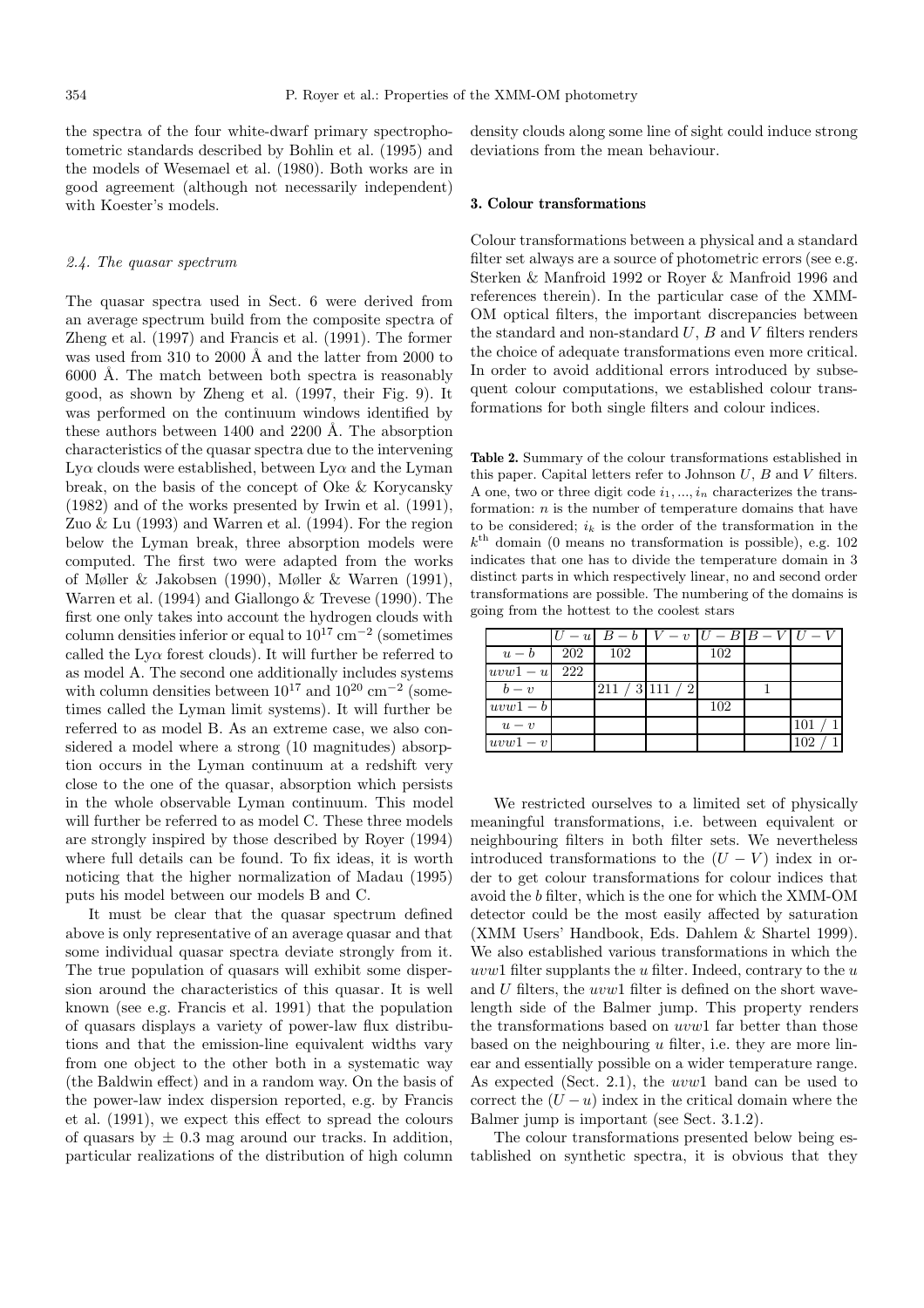should be refined through actual observations of suitable standard fields with the satellite and from the ground. The main interest in the transformations given here is that they inform us about the kind of relations that are possible, and their validity domain.

The main characteristics of the considered colour transformations are summarized in Table 2. Two of them are illustrated in Figs. 2 and 3. The analytical forms of the transformations are given below, sorted by categories. Though some formal error bars are smaller, we did not indicate uncertainties smaller than 0.001 mag in the relations given below.



**Fig. 2.** The  $(V - v)$  vs.  $(b - v)$  diagram. Filled circles are MS stars, open ones are giants and crosses represent metal poor stars. The lowest temperature is 4000 K (bottom right) and the highest is 35000 K (upper left). The relation is monotonic and therefore the transformation is possible over the entire range

3.1. Solar composition main sequence stars

3.1.1.  $(U - u)$  vs.  $(u - b)$ 

$$
4000 \text{ K} \leq T_{\text{eff}} \leq 5500 \text{ K (K7V - G8V)}
$$
  
\n
$$
(u - b) \in [0.20; 1.50]
$$
  
\n
$$
U - u = 0.049 + 0.002(u - b) - 0.097(u - b)^2 \pm 10^{-3}
$$
  
\n
$$
5500 \text{ K} \leq T_{\text{eff}} \leq 10500 \text{ K (G8V - B9V)}
$$
  
\n
$$
(u - b) \in [-0.15; 0.20].
$$
  
\nNo possible transformation.

$$
10500 \text{ K} \le T_{\text{eff}} \le 35000 \text{ K} \ (B9\text{V} - 08\text{V})
$$
  
( $u - b$ )  $\in$  [-1.40; -0.15]  
 $U - u = -0.016 - 0.268(u - b) - 0.043(u - b)^2 \pm 10^{-3}$ .

3.1.2. 
$$
(U - u)
$$
 vs.  $(uvw1 - u)$   
3500 K  $\leq$  T<sub>eff</sub>  $\leq$  7250 K (M3V - FOV)

 $(uvw1-u) \in [0.35;1.75]$  $U - u = -0.009 + 0.212(uvw1 - u) - 0.183(uvw1 - u)^2$  ±  $4 \cdot 10^{-3}$ 

7500 K  $\leq T_{\text{eff}} \leq 10500$  K (A8V - B9V)  $(uvw1-u) \in [-0.10; 0.30]$  $U - u = 0.001 - 0.158(uvw1 - u) + 0.860(uvw1 - u)^2$  ±  $2\ 10^{-3}$ 

10500 K  $\leq T_{\text{eff}} \leq 35000$  K (B9V - O8V)  $(uvw1-u) \in [-0.75; -0.10]$  $U - u = -0.019 - 0.485(uvw1 - u) - 0.128(uvw1 - u)^2$  $2 \ 10^{-3}$ .

3.1.3. 
$$
(B - b)
$$
 vs.  $(b - v)$ 

$$
4000 \text{ K} \leq T_{\text{eff}} \leq 4750 \text{ K (K7V - K3V)}
$$
  
\n
$$
(b - v) \in [1.00; 1.30]
$$
  
\n
$$
B - b = -0.074 - 0.010(b - v) \pm 10^{-3}
$$
  
\n
$$
4750 \text{ K} \leq T_{\text{eff}} \leq 10500 \text{ K (K3V - B9V)}
$$
  
\n
$$
(b - v) \in [-0.05; 1.00]
$$
  
\n
$$
B - b = -0.085(b - v) \pm 10^{-3}
$$
  
\n
$$
10500 \text{ K} \leq T_{\text{eff}} \leq 35000 \text{ K (B9V - OSV)}
$$
  
\n
$$
(b - v) \in [-0.30; -0.05]
$$
  
\n
$$
B - b = -0.073(b - v) - 0.065(b - v)^{2} \pm 10^{-3}.
$$

A third order fit can be applied to the whole interval:

4750 K  $\leq T_{\text{eff}} \leq 35000 \text{ K}$  (K3V - O8V)  $(b - v) \in [-0.30; 1.00]$  $B - b = -0.070(b - v) - 0.040(b - v)^{2} + 0.026(b - v)^{3} \pm$  $10^{-3}$ .

3.1.4.  $(B - b)$  vs.  $(u - b)$ 

$$
4250 \text{ K} \leq T_{\text{eff}} \leq 5500 \text{ K (K6V - G8V)}
$$
  
\n
$$
(u - b) \in [0.20; 1.30]
$$
  
\n
$$
B - b = -0.056 - 0.060(u - b) + 0.028(u - b)^2 \pm 10^{-3}
$$
  
\n
$$
5500 \text{ K} \leq T_{\text{eff}} \leq 10500 \text{ K (G8V - B9V)}
$$
  
\n
$$
(u - b) \in [-0.15; 0.20].
$$
  
\nNo possible transformation.  
\n
$$
10500 \text{ K} \leq T_{\text{eff}} \leq 35000 \text{ K (B9V - OSV)}
$$

$$
(u - b) \in [-1.40; -0.15]
$$
  
B - b = 0.003 - 0.009(u - b) \pm 10<sup>-3</sup>.

3.1.5.  $(V - v)$  vs.  $(b - v)$ 

$$
4000 \text{ K} \leq T_{\text{eff}} \leq 5250 \text{ K (K7V - KOV)}
$$
  
\n
$$
(b - v) \in [0.85; 1.30]
$$
  
\n
$$
V - v = 0.061 - 0.136(b - v) \pm 10^{-3}
$$
  
\n
$$
5250 \text{ K} \leq T_{\text{eff}} \leq 8750 \text{ K (K0V - A3V)}
$$
  
\n
$$
(b - v) \in [0.07; 0.85]
$$
  
\n
$$
V - v = 0.0025 - 0.068(b - v) \pm 10^{-3}
$$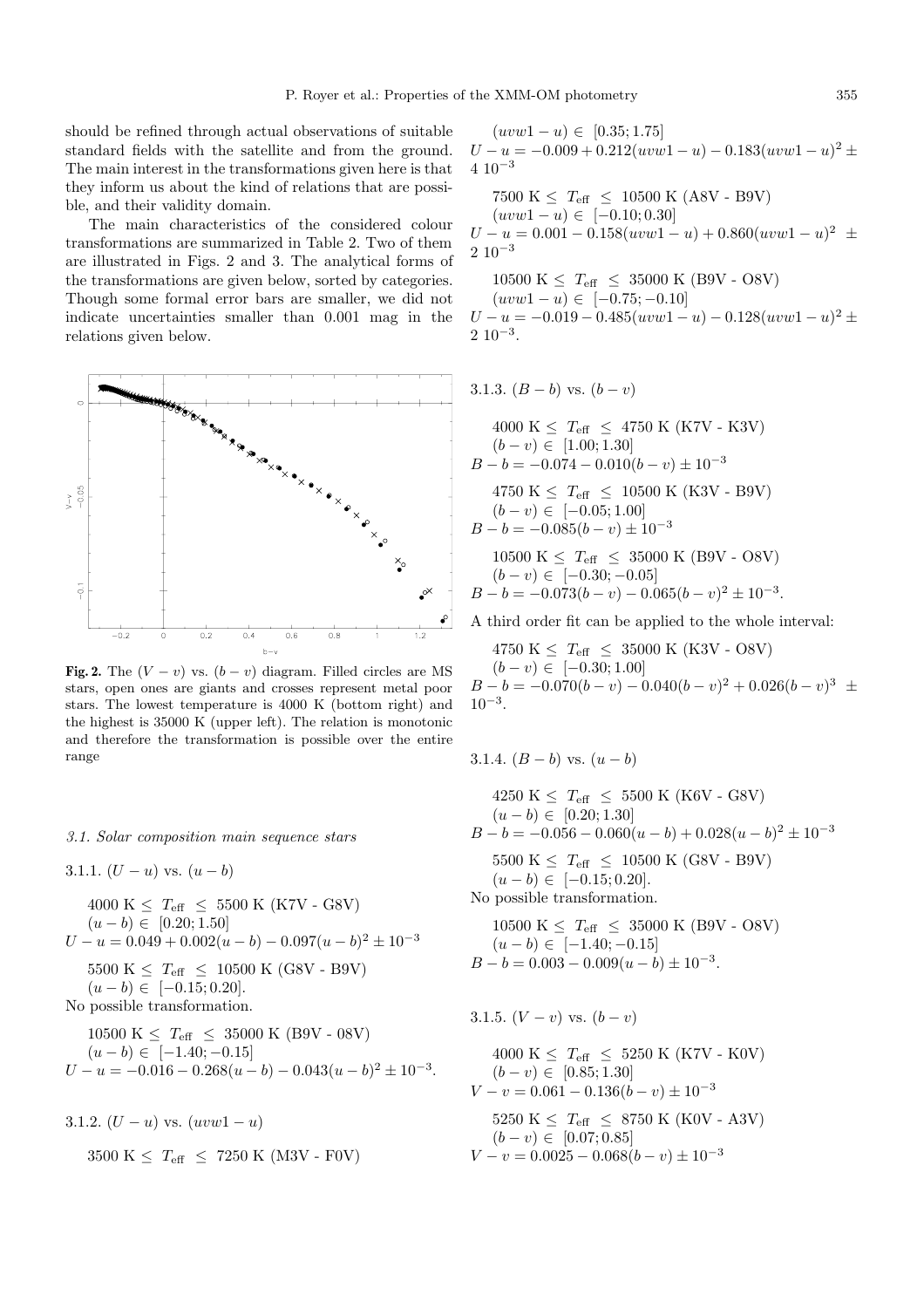

**Fig. 3. a)**  $(B - b)$  vs.  $(u - b)$  diagram. Symbols have the same meaning as in Fig. 2. Stars have effective temperatures between 3500 K and 35000 K. This is a good illustration of a case where no transformation is possible in the middle part of the temperature domain. **b)** Same diagram for FRV MS and giant stars (open circles). Kurucz MS stars (filled circles) are given for comparison. Stars below 4000 K have been excluded from this plot

 $8750 \text{ K} \leq T_{\text{eff}} \leq 30000 \text{ K} (\text{A}3\text{V} - \text{B}0\text{V})$  $(b - v) \in [-0.30; 0.07]$  $V - v = -0.001 - 0.033(b - v) \pm 10^{-3}$ .

A second order fit can be applied to the whole interval:

4000 K  $\leq T_{\text{eff}} \leq 30000 \text{ K} (\text{K7V - } B0V)$  $(b - v) \in [-0.30; 1.30]$  $V - v = -0.001 - 0.041(b - v) - 0.035(b - v)^{2} \pm 2 \cdot 10^{-3}.$ 

3.1.6.  $(U - B)$  vs.  $(u - b)$ 

4250 K  $\leq T_{\text{eff}} \leq 5500 \text{ K} (\text{K}6V - \text{GS}V)$  $(u - b) \in [0.20; 1.35]$  $U - B = 0.120 + 1.087(u - b) - 0.135(u - b)^{2} \pm 2.10^{-3}$ 5500 K  $\leq T_{\text{eff}} \leq 10500$  K (G8V - B9V)  $(u - b) \in [-0.15; 0.20].$ No possible transformation.

10500 K  $\leq T - \text{eff} \leq 35000 \text{ K}$  (B9V - O8V)  $(u - b) \in [-1.4; -0.15]$  $U - B = 0.003 + 0.819(u - b) \pm 5.10^{-3}.$ 

3.1.7.  $(U - B)$  vs.  $(uvw1 - b)$ 

4000 K  $\leq T_{\rm eff} \leq 6500$  K (K7V - F5V)  $(uvw1 - b) \in [0.20; 3.20]$  $U - B = -0.292 + 0.710(uvw1 - b) - 0.051(uvw1 - b)^2$  $1.2\,10^{-2}$ 6500 K  $\leq T_{\text{eff}} \leq 8750 \text{ K}$  (F5V - A3V)  $(uvw1 - b) \in [0.10; 0.20].$ No possible transformation. 8750 K  $\leq T_{\text{eff}} \leq 35000 \text{ K}$  (A3V - O8V)  $(uvw1 - b) \in [-2.20; 0.10]$  $U - B = 0.002 + 0.528(uvw1 - b) \pm 8.10^{-3}.$ 

3.1.8.  $(B - V)$  vs.  $(b - v)$ 

3500 K  $\leq T_{\text{eff}} \leq 35000 \text{ K} (\text{M3V - OSV})$  $(b - v) \in [-0.30; 1.40]$  $B - V = 0.002 + 0.997(b - v) \pm 9.10^{-3}$ .

3.1.9.  $(U - V)$  vs.  $(u - v)$ 

$$
4000 \text{ K} \leq T_{\text{eff}} \leq 6500 \text{ K (K7V - F5V)}
$$
  
\n
$$
(u - v) \in [0.40; 2.80]
$$
  
\n
$$
U - V = 0.133 + 0.947(u - v) \pm 2.3 10^{-2}
$$
  
\n
$$
6500 \text{ K} \leq T_{\text{eff}} \leq 8500 \text{ K (F5V - A4V)}
$$
  
\n
$$
(u - v) \in [0.20; 0.40].
$$

No possible transformation, though the deviation from the general shape of the sequence is very slight (see below for further comments).

$$
8500 \text{ K} \leq T_{\text{eff}} \leq 35000 \text{ K} (\text{A4V - OSV})
$$
  

$$
(u - v) \in [-1.70; 0.20]
$$
  

$$
U - V = 0.008 + 0.843(u - v) \pm 8 \cdot 10^{-3}.
$$

The general shape of our synthetic main sequence is pretty close to a straight line in the  $(U - V)$  vs.  $(u - v)$  diagram, so that, if precision is not critical (at most 0.1 mag), one can also use the following relation:

$$
4000 \text{ K} \leq T_{\text{eff}} \leq 35000 \text{ K} \ (\text{K7V - OSV})
$$
  
\n
$$
(u - v) \in [-1.70; 2.80]
$$
  
\n
$$
U - V = 0.100 + 0.930(u - v) \pm 5.710^{-2}.
$$

3.1.10.  $(U - V)$  vs.  $(uvw1 - v)$ 

$$
4000 \text{ K} \leq T_{\text{eff}} \leq 7000 \text{ K} (\text{K7V} - \text{F1V})
$$
  
\n
$$
(uvw1 - v) \in [0.65; 4.50]
$$
  
\n
$$
U - V = -0.201 + 0.786(uvw1 - v) - 0.029(uvw1 - v)^2 \pm 1.910^{-2}
$$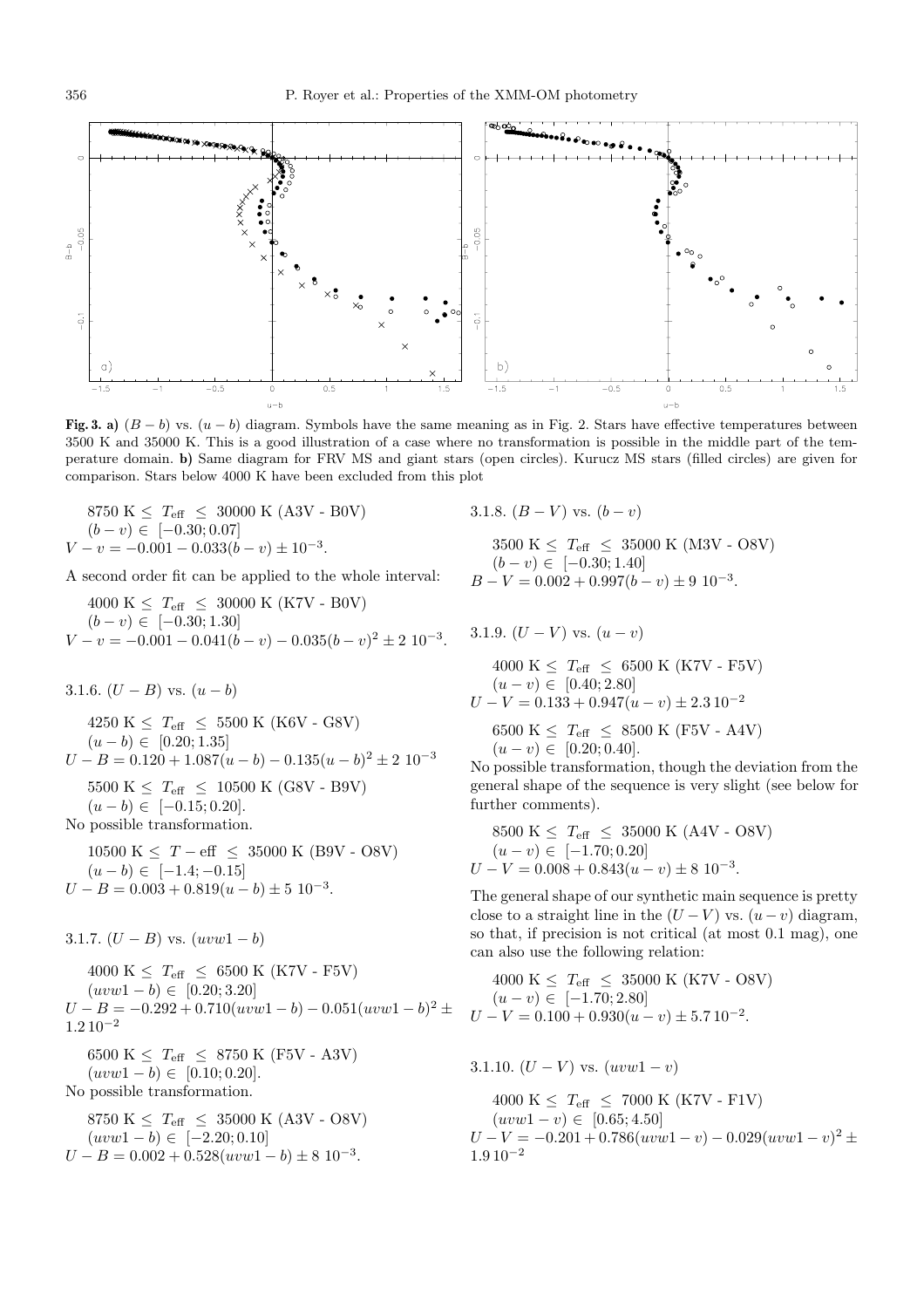7000 K  $\leq T_{\text{eff}} \leq 7750$  K (F1V - A7V)  $(uvw1 - v) \in [0.50; 0.65].$ 

No possible transformation. The problem is however very slight and seems to be due to the Kurucz synthetic spectra rather than to the filters. The best here is to use the general relation proposed below for the whole temperature range.

7750 K 
$$
\leq
$$
 T<sub>eff</sub>  $\leq$  35000 K (A7V - OSV)  
\n(*uvw*1 - v)  $\in$  [-2.45; 0.50]  
\n $U - V = 0.004 + 0.577(uvw1 - v) \pm 9 10^{-3}$ .

The same kind of considerations as for the  $(U - V)$  vs.  $(u - v)$  case holds concerning a general relation for the whole set of temperatures:

$$
4000 \text{ K} \leq T_{\text{eff}} \leq 35000 \text{ K} (\text{K7V - OSV})
$$
  
\n
$$
(uvw1 - v) \in [-2.45; 4.50]
$$
  
\n
$$
U - V = 0.023 + 0.596(uvw1 - v) \pm 4 \cdot 10^{-2}.
$$

# 3.2. Giants

Whenever a colour transformation is possible for MS stars, it is generally also satisfactorily obeyed by giant stars. The difference essentially lies in the validity range of the colour transformations. Each time a forbidden zone appears in the temperature domain (i.e. each time there is a zero in Table 2), the transformation relative to the hottest stars remains valid for giant stars down to ∼ 250 K cooler than the lower temperature bound defined for MS stars. Symmetrically, the transformation relative to the coolest giant stars is only valid from stars  $\sim$  250 K cooler than the upper bound of the temperature interval defined for the corresponding MS star colour transformation (see Fig. 3a).

When colour transformations are possible for MS stars on the whole temperature domain, they are generally valid for giant stars as well (Fig. 2).

#### 3.3. Metal poor stars

In this case, the situation is worse. Stars still obey the same relations as MS stars when colour transformations exist on the whole temperature domain. Even in other cases, the hottest stars still obey the same relations, but the range on which these transformations remain valid is now considerably diminished: the "hot" relations now hold only for  $T_{\text{eff}} \geq 11500 \text{ K}$  and the "cool" ones for 4750 K  $\geq T_{\text{eff}} \geq 4000$  K. Cool stars sometimes require different relations. This is true for the  $(B - b)$  vs.  $(u - b)$ as well as for both  $(U-u)$  colour transformations (Fig. 3a).

#### 3.4. Comparison with observed spectra

As a validity check, all colour transformations presented above were also derived on the basis of the mainlyobserved FRV spectra. When excluding stars cooler than 4000 K, the comparison between transformations established through Kurucz models and through FRV MS and giant star spectra is excellent, as illustrated in Fig. 3b. The latter ones are of course slightly more dispersed, but the dispersion is fully comparable to what could be expected on the basis of the transformations established in Sect. 3.2. Very small differences occur in some particular colour indices and are quite marginal: the  $(B - b)$  colour index discriminates between the FRV MS and giant stars, but this only happens below 5000 K;  $(V - v)$  is decreased by ∼0.01 mag when calculated on the FRV spectra rather than on the Kurucz spectra; the Kurucz and FRV  $(U - B)$ and  $(U - V)$  colour indices are slightly discrepant below 5000 K, as are the  $(U - u)$  and the  $(uvw1 - u)$  colour indices below 7000 K.

As a conclusion, before the full inflight calibration on standard fields is performed and reduced, we recommend to use the relations given above to analyse the first data provided by the XMM-OM.



**Fig. 4.** The  $(u - uvw1)$  vs.  $(b - v)$  colour diagram. Filled circles are MS stars, open ones are giants. Each "temperature track" (almost vertical) runs from 9000 K (bottom) to 35000 K (top). The reddening runs from  $A_V = 0$ . (leftmost track) to  $A_V = 6$ . (rightmost track) by steps of 0.5

#### **4. Reddening and temperature determination**

In order to discriminate between stars having different reddening and temperature characteristics, a combination of colour indices must be found such that temperature tracks (i.e. curves of constant reddening) do not cross each other in the related colour diagram. In the XMM-OM photometric system, we found only one fully suitable pair of such colour indices:  $(u - uvw1)$  and  $(b - v)$ . The corresponding colour diagram is shown in Fig. 4. This figure is representative of the weakest reddenings, but the diagram keeps its properties up to  $A_V \sim 13$ . Only a slight adaptation of the lowest temperature bound (9000 K  $\rightarrow$  11000 K) is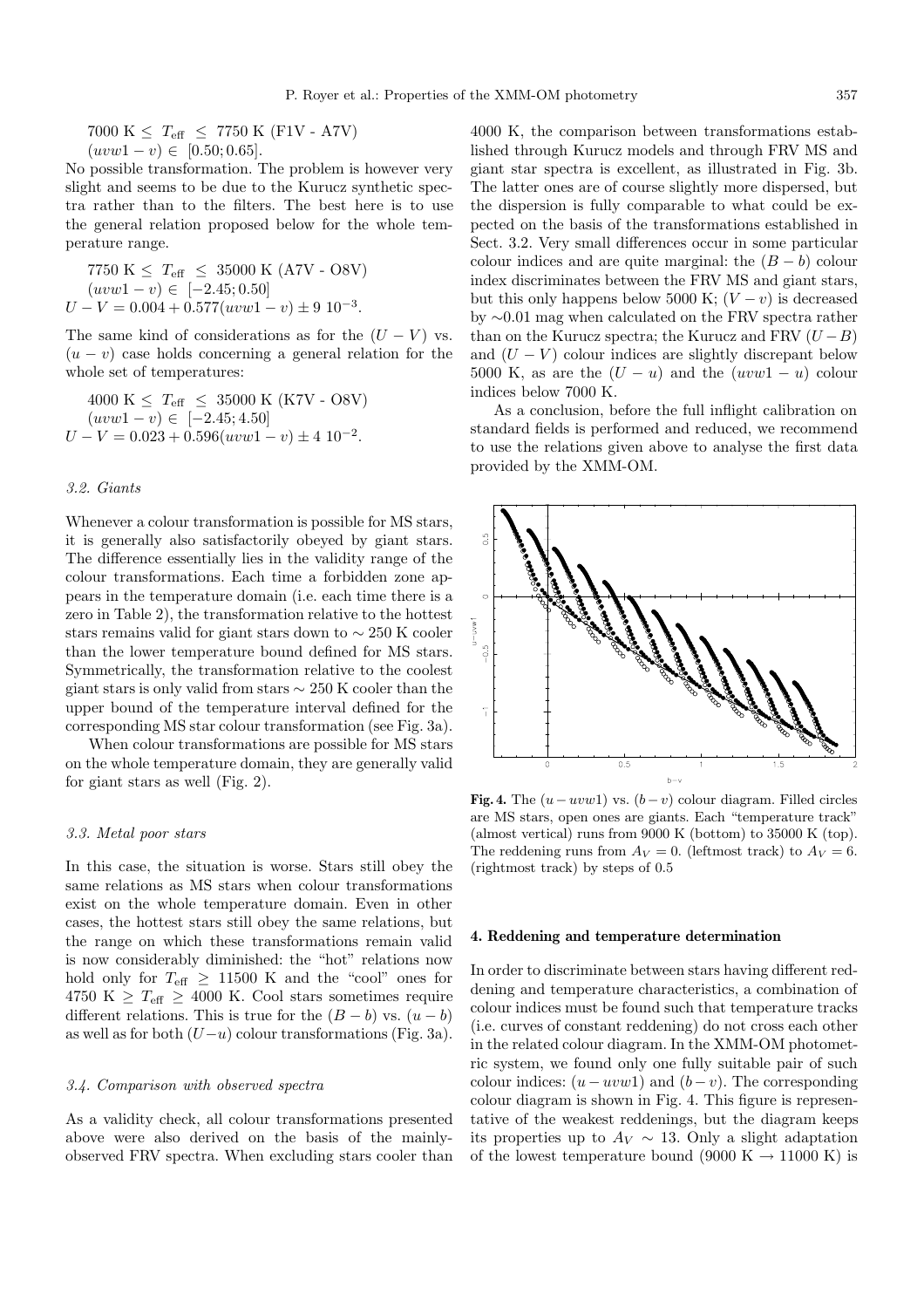

Fig. 5. a) The ic<sub>red</sub> vs. ic<sub>0</sub> colour diagram. Filled circles are MS stars, open ones are giants. Each temperature track runs from 9000 K (left) to 35000 K (right). The reddening runs from  $A_V = 0$ . (bottom track) to  $A_V = 4.0$  (upper track). **b**) Dependency of the  $Av = Av(ic_0, ic_{\text{red}})$  function on the reddening law. This diagram shows a section at  $ic_0 = 0.6$  in Fig. 5a  $(R_V = 3.1, \text{full})$ line) and in each of the equivalent diagrams established for  $R_V = 2.6$  (dashed line),  $R_V = 5.5$  (dash-dotted line) and for the SMC reddening law (dotted line)

necessary. We did not plot stars below 9000 K in Fig. 4 because the temperature tracks of MS stars begin to overlay at this temperature, so that nothing can be said for lower temperatures. Uncertainties on the photometry will anyhow probably hamper any temperature determination below 10000 K (a 0.05 mag photometric error can bring any 10000 K star on the 9000 K star locus). Above that value, the precision on the temperature determination depends on the temperature itself, but is typically of a few thousand Kelvins for colour indices accurate to 0.05 mag and for stars in the middle of the temperature domain. Such accuracy allows a reddening determination with a precision of about  $\sim$ 0.3 magnitudes in A<sub>V</sub> at any but the "coolest" temperatures  $(< 11000 \text{ K})$ .

The situation is slightly worse when one includes giant stars as well since the temperature tracks for the giants at a given reddening cross those of the less reddened MS stars. Even worse, they pass below the locus of the 9000 K MS stars at ∼10500 K. As any place below this line can be occupied by stars with various combinations of temperature and reddening, the domain in which a temperature determination is possible for giants is restricted to stars above ∼ 11000 K. As one does not know a priori whether or not a star is a giant, this of course also sheds some uncertainty on the temperature and reddening determination for MS stars below  $\sim 12 - 13000$  K, where temperature tracks for MS stars and giants begin to significantly differ from each other.

Other discriminant colour indices than those of Fig. 4 exist in the system, but their combination with other ones only allows to determine the temperature and the reddening of the observed stars on much more restricted ranges of reddening and/or temperature. One can nevertheless design another, independent, reddening determination technique. In Fig. 4, reddening and temperature influence both colour indices plotted on the axes. As we will see now, one can nearly decouple these parameters and obtain better precision on the reddening. To do so, we need to define a colour index that is independent of reddening and another that is proportional to it. The former, that we will call  $ic_0$ , is defined as

$$
ic_0 = (uvw2 - uvw1) - \frac{E(uvw2 - uvw1)}{E(u - uvw1)}(u - uvw1)
$$

where  $E(x - y)$  stands for the colour excess of the  $(x - y)$ colour index.  $ic_0$  will remain a reddening free colour index as long as the colour excess ratio remains constant. This property is verified for stars with  $T_{\text{eff}} \geq 9000 \text{ K}$  and  $A_V \leq 5.5$ . Nevertheless, since  $A_{2000} \sim 3 A_V$ , four magnitudes of absorption in  $V$  correspond to more than ten magnitudes of absorption in the uvm2 and uvw2 filters. Hence, from now on, we will only consider the  $A_V \leq 4$ domain. The mean  $E(uvw2 - uvw1)/E(u - uvw1)$  colour excess ratio over this range is  $-2.83 \ (\pm 0.27)$ . It is worth to note that  $(uvw2-uvw1)$  and  $(u-uvw1)$  are, with  $(u-b)$ and  $(b - v)$ , the only pairs of colour indices allowing the definition of a reddening free index over a reasonable range of stellar parameters.

In order to define the reddening dependent index, that we will call  $ic_{\text{red}}$ , the most obvious choice is the empirical

$$
ic_{\text{red}} = uvm2 - (uvw1 + uvw2)/2.
$$

This index could be used but it is not really independent from  $ic_0$  and its reddening dependence can be ameliorated. Indeed, though the  $uvw2$  filter stands on the 2175 Å absorption bump, the *uvw*1 and *uvw2* filters are not symmetric with respect to it, and of more importance, the uvw2 filter is significantly affected by the 2175 Å absorption bump too. To refine the choice, we explored a large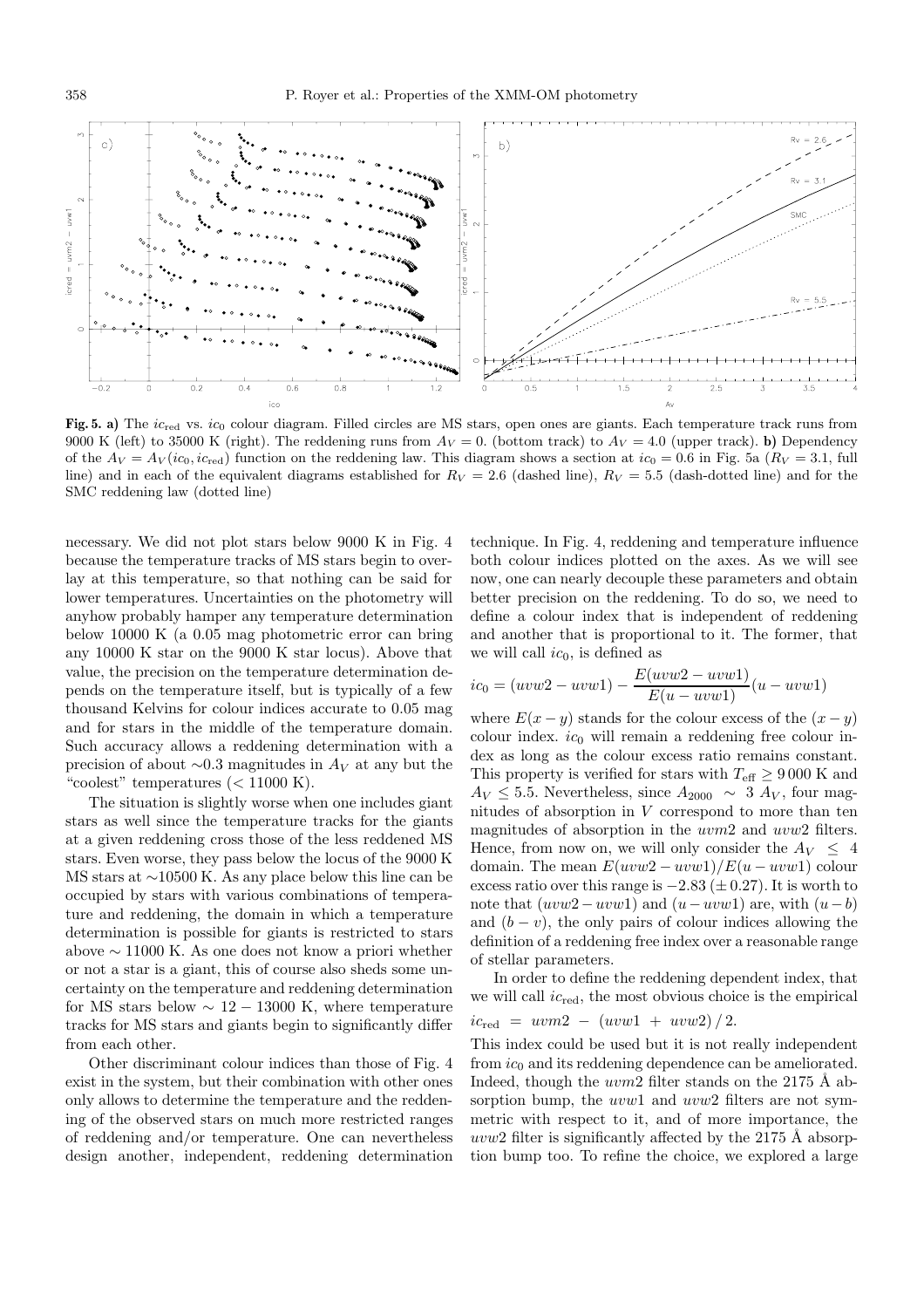

**Fig. 6. a)** The  $(u - b)$  vs.  $(b - v)$  colour diagram for MS stars reddened according to Cardelli et al. (1989) reddening law with  $R_V = 3.1$  (filled circles) and  $R_V = 5.5$  (open circles). Each temperature track runs from 9000 K (bottom) to 35000 K (top). The reddening runs from  $A_V = 0$ . (leftmost track) to  $A_V = 4.0$  (rightmost track). The additional diamond symbol points to the star with  $T_{\text{eff}}$  = 15000 K,  $A_V = 2$ . and  $R_V = 5.5$  (see text). **b**) The  $(u - uvw1)$  vs.  $(b - v)$  colour diagram with the same conventions

number of UV magnitude combinations and were finally brought to the conclusion that the best choice in terms of simplicity and dynamics of the index (and hence in terms of accuracy) is

 $ic_{\text{red}} = uvm2 - uvw1.$ 

There is in fact a wide variety of reddening-dependent indices in the XMM-OM system and, to give just another very simple one,  $(uvw2-uvw1)$  is nearly as good as  $(uvm2 - uvw1)$ . Even  $(b - v)$  could be used as reddeningdependent index, so that the whole treatment that we carry on here on the UV filters could be performed on the ubv filters as well. Nevertheless, it is important to note that, although the reddening-free index based on the optical filters is much better than the one based on the ultraviolet filters  $(E(u-b)/E(b-v)=0.80 \pm 0.02;$  compare the error bar with the UV case), the dynamic of the  $(b-v)$ index is smaller than the one of the  $(uvm2 - uvw1)$  index. Consequently, at equivalent accuracy on the photometry, the reddening determined thanks to the UV filters will be more accurate than the one obtained on the basis of the optical photometry (except for temperatures lower than 10000 K or higher than 25000 K). If UV and optical photometries are available, reddening determinations in both domains should of course be used as a quality check. Indeed, as we will see in Sect. 5, the simultaneous use of visible and UV data allows a control of the consistency of the adopted reddening law.

Although lots of reddening dependent indices exist, none is perfectly independent from temperature and from  $ic_0$  so that no simple  $A_V = A_V (ic_{\text{red}})$  relation can be drawn. Instead, one has to perform a bi-dimensional fit over the  $(ic_0, ic_{\text{red}})$  plane (Fig. 5a) to get the  $A_V =$  $A_V(ic_0, ic_{red})$  relation. We do not present this fit here since its detailed analytical form can only be usefully obtained through actual in-orbit satellite calibrations. The reddening dependency of  $ic_{\text{red}}$  is illustrated in Figs. 5a and 5b. The solid line in Fig. 5b represents a section of the colour diagram shown in Fig. 5a at  $ic_0 = 0.6$ .

This reddening determination method, based on a reddening free and a reddening dependent index, is more accurate than what can be expected with the procedure outlined in Fig. 4 since error bars of 0.2 and 0.05 mag on  $ic_0$  and  $ic_{red}$  respectively lead to  $\leq$  0.15 mag uncertainty on  $A_V$ . On the other hand, one can see by comparing Fig. 5a and Fig. 4 that the uncertainties on  $A_V$ , due to the fact that the temperature tracks for MS and giant stars diverge at the coolest temperatures in the  $(u - uvw1)$  vs.  $(b - v)$  colour diagram, are partly removed here for the weakest reddenings. Nevertheless, the colour diagram shown in Fig. 4 remains necessary since the  $A_V = A_V (ic_0, ic_{\text{red}})$  fit is not valid for all temperatures, so that we need an independent determination of temperature, precisely allowed by Fig. 4.

# **5. Non-standard reddening laws**

The reddening determination method presented in the previous section does not take into account the possibility of a non-standard reddening law. We will now address the following question: can we determine whether or not the reddening of a star observed with the XMM-OM is anomalous? To answer this, we integrated the same spectra with alternative values of  $R_V$ . Instead of  $R_V = 3.1$ , —the standard value for diffuse interstellar medium and average value for the LMC—, we used  $R_V = 2.6$  and  $R_V = 5.5$  (observed by Cardelli et al. 1989, in the direction of HD 204827 and HD 37022 respectively). We also considered the peculiar UV absorption law established by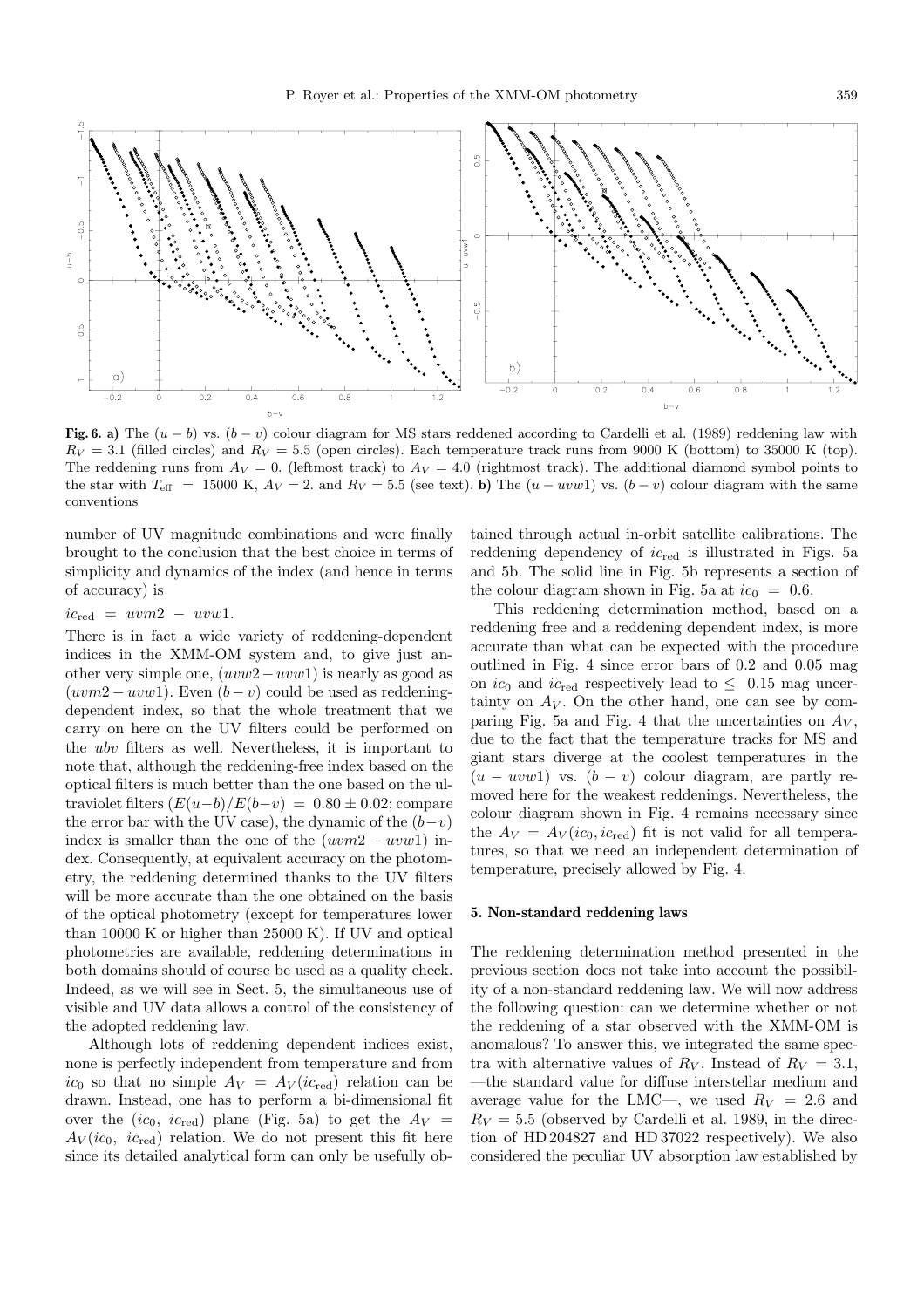Prévot et al. (1984) for the SMC. This reddening law does not show any absorption bump around  $2175 \text{ Å}$ . It is specific to the ultraviolet and was thus only applied to the UV filters.

Figures 6a and 6b show the resulting  $(u-b)$  vs.  $(b-v)$ and  $(u-uvw1)$  vs.  $(b-v)$  colour diagrams in the  $R_V = 5.5$ case. Let us consider a 15000 K star affected by 2 magnitudes of absorption (in  $V$ ) with a reddening law characterized by such a high value of  $R_V$  and let us see what will happen if we try to interpret the observed colours assuming a classical reddening law with  $R_V = 3.1$ . In the  $(u - b)$  vs.  $(b - v)$  diagram, the colours mimic those of a slightly hotter star, affected by hardly more than one magnitude of absorption but in  $(u-uvw1)$  vs.  $(b-v)$ , the star falls out of the "authorized" range of colours. This discrepancy will clearly reveal that the assumption was wrong and that the star suffers from a peculiar absorption law. Figure 6 thus reveals that  $(u - uvw1)$ ,  $(b - v)$ and  $(u-b)$  can be used to determine  $T_{\text{eff}}$ ,  $A_V$  and  $R_V$  just as Fig. 4 shows that  $(u - uvw1)$  vs.  $(b - v)$  can be used to determine  $T_{\text{eff}}$  and  $A_V$  once  $R_V$  is known.

Of course, peculiar absorption laws also influence  $ic_0$  and  $ic_{\text{red}}$ . As expected from Fig. 6, the colour excess ratios are reddening law dependent. Considering  $0 \leq A_V \leq 4$ ., we found the mean value of  $E(uvw2 - uvw1)/E(u - uvw1)$  to vary between -2.83 and  $-3.68$  for  $R_V \in [2.6; 5.5]$  (the value for the Prévot et al. 1984 reddening law is −3.04). Consequently, the appropriate (ic<sub>0</sub>, ic<sub>red</sub>) has to be used once  $R_V$  has been determined. Figure 5b shows the influence of the reddening law variations on the  $(ic_0, ic_{\text{red}})$  diagram through comparison between  $ic_0 = 0.6$  sections performed in the various realizations of that diagram.

As a conclusion, regarding the reddening determination, the main advantages of the XMM-OM UV filters are that

- **–** at equivalent photometric accuracy, they allow a better determination of the amount of interstellar extinction than what is achievable with the optical filters only;
- **–** they allow discrimination between standard and nonstandard extinction laws; this is of primary importance since interpretation of X-ray data requires knowledge of the column density along the line of sight, what is often estimated through reddening measurements (e.g. Bohlin et al. 1978).

# **6. The XMM-OM multicolour space and quasars**

In the present section, we investigate the ability of the XMM-OM photometric system to segregate quasars from stars on the basis of their colours in the multicolour space definable from the set of the different filters used. Therefore, we integrated both the stellar spectra discussed in Sect. 2.3 and the average quasar spectra discussed in Sect. 2.4. The latter ones have been considered at redshifts

from 0.0 to 4.4 by steps of 0.1. We start our analysis with the XMM-OM version of the classical  $(U - B)$  vs.  $(B - V)$ colour diagram.

# 6.1. The basic  $(u - b)$  vs.  $(b - v)$  diagram

The  $(U - B)$  vs.  $(B - V)$  colour diagram is probably one of the most widely used in astronomy. Therefore, Fig. 7 presents the XMM-OM version  $((u - b)$  vs.  $(b - v))$  of this diagram. Fortunately, no huge difference appears between the two versions and the XMM-OM colour diagram retains most of the properties of its classical counterpart.



**Fig. 7.** The  $(u - b)$  vs.  $(b - v)$  colour diagram. The halo main sequence stars are represented by filled circles; the part of the sequence populated in our Galaxy is in bold character. The halo giants are represented by open circles whereas the cool end of the disk main sequence is described by asterisks. The crosses stand for the HB BA stars whereas the plus signs deal with the sd OB stars. The continuous line represents the black body locus and the dashed line the positions of the degenerate stars as derived from Koester's models. Model A average quasar spectrum has its redshift track punctuated with filled triangles every 0.1 in redshift whereas model B is marked out by open triangles and model C by filled squares. The highest plotted redshifts are 4.1, 3.7 and 3.1 for the quasars of models A, B and C respectively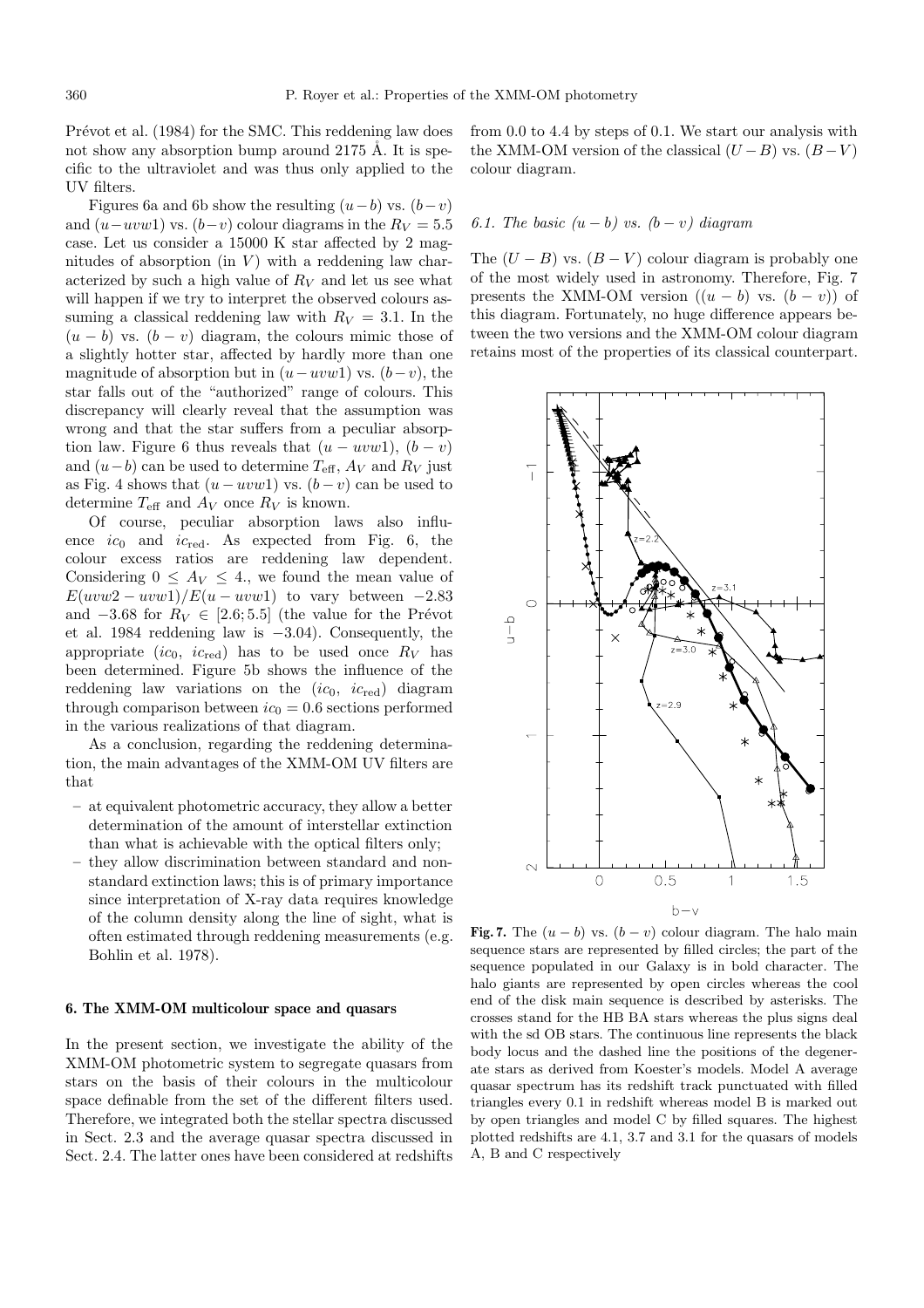The locus of the theoretical halo main sequence stars is given (filled circles). The classical potential-well shape of the curve outlining the effect of the Balmer continuum is clearly visible. The part below the turn-off represents the stars that are still on the main sequence in the halo of our Galaxy; it is represented by a bold line. This bold line is the locus of the majority of the field stars which are the objects against which we have to perform the basic discrimination when looking for quasars. The locus of cool giants is also given (open circles) and is very similar to the previously discussed one. On the other hand, the disk main sequence (spectral types FGKM), which could also provide some confusion, is visible below the halo main sequence (asterisks). The HB stars (crosses) have colours very similar to the hot part (astronomically non populated) of the halo main sequence. This is also true for the sd OB stars (plus signs). These objects are classical contaminants of the samples of quasar candidates selected on the basis of the  $U/B$  excess. Another contaminant are the degenerate stars. The black body line is also given in Fig. 7 and the Koester's models whose spectrum we integrated fall close to this line. Figure 7 also exhibits the track of our average quasars as a function of redshift. For redshifts  $z \leq$ 2.1, the average quasars are wandering around  $u-b = -1.0$ and  $b - v = 0.15$ . This is 0.2 magnitude bluer in  $u - b$ than in the case of the standard system (see e.g. Fig. 6 of Cristiani & Vio 1990 and Fig. 9 of Moreau & Reboul 1995). This ability to better detect the bluer objects is essentially due to the comparatively high transmission of the u filter below 3200 Å (see Fig. 1b and Sect. 2.1).

The wandering around the mean place is essentially due to the various emission lines entering and going out of the different filters but also partly to the particular shapes of the top of the transmission curves. The region around this mean place is also where one can find degenerate stars (with typical  $T_{\text{eff}} \sim 15000 \text{ K}$ ) and the presently investigated colour combination is not useful in discriminating between both kind of objects. At  $z = 2.2$ , the quasars have left their low-redshift location to move almost parallel to the  $(u-b)$  axis. This is due to the fact that the Ly $\alpha$  emission line is leaving the  $u$  filter to enter the  $b$  one and is progressively replaced by the  $L_y\alpha$  forest. This occurs 0.07 earlier in redshift than in the Johnson standard system.

The tracks of the average quasars are also given for higher redshifts. It should however be clearly stated that for redshifts  $z \geq 2.9$ , both the u and the b filters are mainly sampling the  $Ly\alpha$  forest and the related quasar location in the bidimensional (2D) colour diagram is highly model dependent. It is interesting to notice that the model B spectra tend to follow the stellar locus whereas model C quasars stay bluer in  $b - v$ . In any case, the discrimination is essentially possible for low-redshift  $(z < 2.2)$  quasars and for high-redshift weakly or strongly absorbed objects.

Figure 8 gives the distance (in this two-dimensional space) between the model A quasar and the stellar locus as a function of redshift (by steps of 0.1, filled circles). The stellar locus adopted here is the whole halo main sequence. Except for degenerate stars, this locus can be considered as representative of most of the other potential contaminants.

Figure 8 clearly demonstrates the ability to discriminate between non-degenerate stars and quasars with redshifts  $z \leq 2.2$ . In the range  $z \in [2.2, \sim 3.1]$  (or more), quasars have ubv colours very similar to stars and the discrimination power will only improve through the use of additional filters. The apparent improvement for redshifts in the range  $z \in [3.3, 3.6]$  is not present for model B quasars: this pinpoints the model dependent character of this particular result.

At  $z > 3.8$ , all three filters are essentially in the Ly $\alpha$ forest and the increase in distance is indicative of a potential discrimination but the latter is bound to be highly dependent on the particular realization of the distribution of the  $Ly\alpha$  absorbers both in redshift and in density. The completeness of the related sample will be hard to ascertain.



**Fig. 8.** The reduced distance between the average model A quasar and the stellar locus as a function of redshift, by steps of 0.1. The first curve (circles) represents the two-dimensional distance in the 2D  $(u-b)$  vs.  $(b-v)$  colour diagram as given in Fig. 7. The second curve (triangles) represents  $\sqrt{2}/\sqrt{3}$  times the three-dimensional distance in the 3D  $(uvw1-u)$  vs.  $(u-b)$ vs.  $(b-v)$  colour diagram. The third curve (stars) gives  $\sqrt{2}/\sqrt{4}$ times the four-dimensional distance in the 4D  $(uvw2 - uvw1)$ vs.  $(uvw1-u)$  vs.  $(u-b)$  vs.  $(b-v)$  colour diagram

#### 6.2. Adding uvw1

Our simulations concerning the uvw1 filter clearly indicate that this filter is roughly as sensitive to the Balmer continuum (not to confuse with the Balmer jump) as the  $u$ filter. The  $(uvw1-b)$  colour index of stars has a behaviour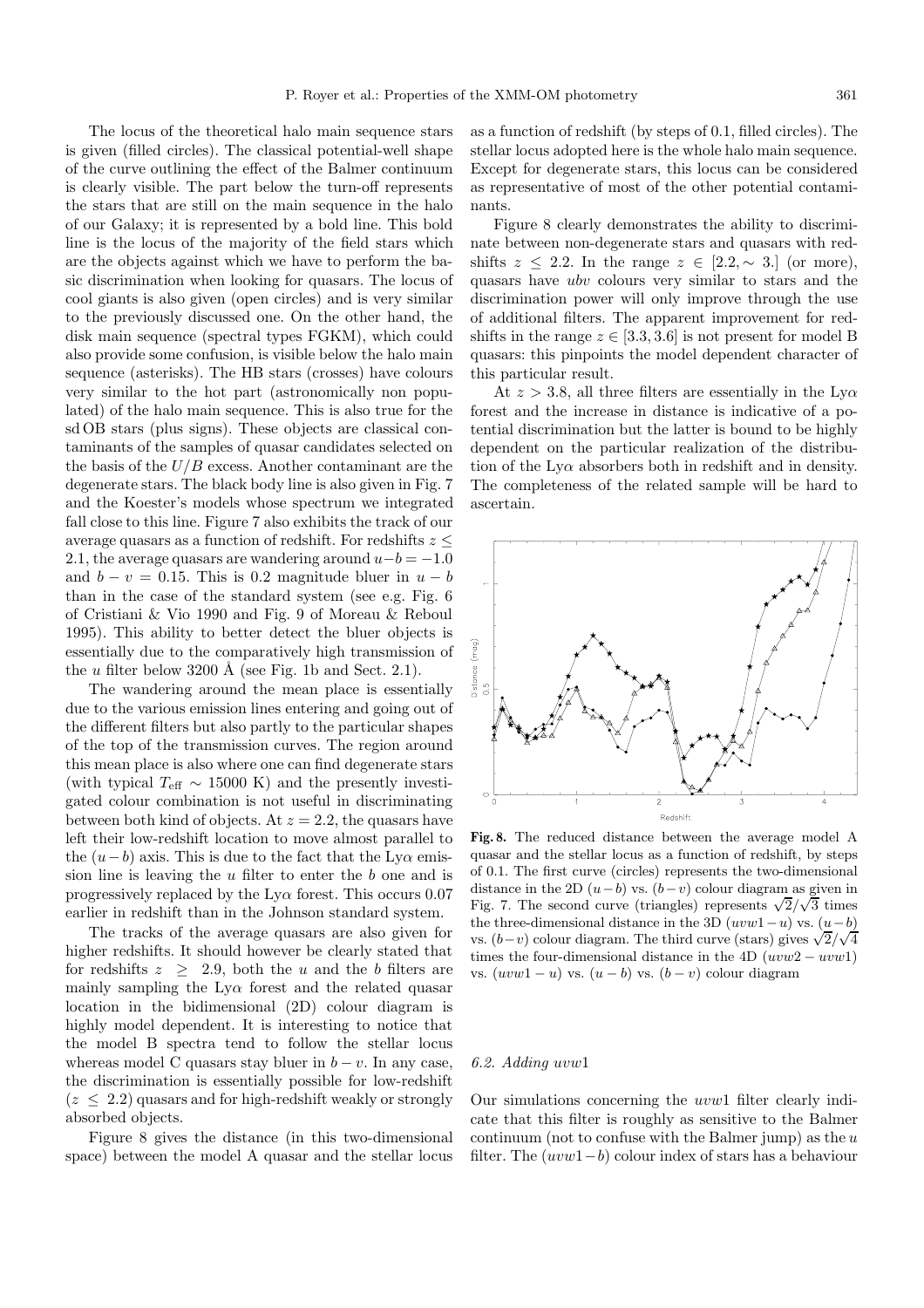very similar to the  $(u - b)$  one and the locus of stars in a  $(uvw1 - b)$  vs.  $(b - v)$  diagram is very reminiscent of Fig. 7. The  $(uvw1-u)$  colour index is much less sensitive to the Balmer continuum. It is interesting to notice that in a 2D  $(uvw1-u)$  vs.  $(uvw1-v)$  colour diagram, the quasars with  $z \leq 1.5$  are perfectly superimposed on the locus of stars. Therefore, this combination is not interesting for low-redshift quasars but quasars with redshifts between 1.6 and 2.1 are moving away from the stellar locus in the same diagram. This is essentially due to the  $Ly\alpha$  emission line leaving uvw1 for the u filter and to the  $Ly\alpha$  forest becoming dominant in uvw1. Nevertheless, full exploitation of this phenomenon requires observations in the b filter. This is particularly striking in the  $(uvw1-u)$  vs.  $(u-b)$ colour diagram (not shown here).



**Fig. 9.** The  $(uvw1-u)$  vs.  $(b-v)$  colour diagram. The symbols have the same meaning as those used for Fig. 7. The highest plotted redshifts are 4.1, 3.9 and 2.6 for the quasars of models A, B and C respectively

Figure 9 gives the 2D  $(uvw1-u)$  vs.  $(b-v)$  colour diagram. At redshifts  $z \leq 1.5$ , quasars are wandering around  $uvw1 - u = -0.4$  and  $b - v = 0.15$ . This is slightly aside the non-degenerate stellar locus and the uvw1 filter contributes, although weakly, to the star-quasar separation. For redshifts  $1.6 \le z \le 3.0$ , the average quasar joins the stellar locus in this 2D diagram of Fig. 9 but it is known to deviate from the stellar locus in the  $(uvw1 - u)$  vs.  $(uvw1 - v)$  colour diagram for  $1.6 \le z \le 2.1$ . In Fig. 8 is also given the distance between the quasar and the stellar locus in the three-dimensional space  $(uvw1 - u)$  vs.  $(u - b)$  vs.  $(b - v)$ . Increasing the number of dimensions of the space always brings an increase of the distance between objects, although the effect is purely geometrical. To test whether or not the added filter brings a strategical contribution due to its location in the wavelength domain, one has to compare the distances reduced to the lower dimension space. Therefore, in Fig. 8, we compare the two-dimensional true distance (in  $(u - b)$  vs.  $(b - v)$ ) to the reduced 3D distance which is the three-dimensional true distance (in  $(uvw1-u)$  vs.  $(u-b)$  vs.  $(b-v)$ ) multiplied by a  $\sqrt{2}/\sqrt{3}$  factor.

From Fig. 8, it is absolutely clear that the main contribution of the use of uvw1 to the discriminating power of the XMM-OM photometry is essentially located at the redshift range 1.6 to 2.1. It is also interesting to notice that low-redshift quasars are wandering in Fig. 9 slightly aside the black body line. However, the degenerate stars do not follow the black body locus but, rather, are again mixed with low-redshift quasars (a typical effective temperature for a white dwarf in the middle of the low-redshift quasar locus is 12 000 K). This suggests that the discrimination between degenerate stars and quasars is bound to remain poor. Beyond  $z = 3.0$ , the model A quasars seem to remain out of the stellar locus, and the model C quasars stay bluer in  $b - v$ . This again depends on the particular behaviour of the  $L_y\alpha$  absorbers in the line of sight of the observed quasar.

# 6.3. Adding uvw2

Filter uvw2 could also be used to build-up colour diagrams. However, it should be kept in mind that the XMM-OM is not very sensitive in this passband and the precision of the measurement in uvw2 could be markedly worse than in any of the other filters. The use of filter uvw2 is illustrated in Fig. 10 where the 2D  $(uvw2 - uvw1)$  vs.  $(b - v)$  colour diagram is given. Similarly to the previous case, low-redshift ( $z \leq 0.6$ ) quasars are wandering at  $(uvw2 - uvw1) = -0.3$  and, of course,  $(b - v) = 0.15$ . This is slightly out of the stellar locus. However, at  $z \sim 0.7$ , the average quasars progressively become redder in  $(uvw2 - uvw1)$  due as usual to the  $Ly\alpha$  emission line going from the first filter to the second. The present colour index is expected to be discriminant when the  $Lv\alpha$  line is located in the  $uvw1$ filter, i.e. roughly for redshifts between 0.8 and 1.6. This is easily seen in the  $(uvw2 - uvw1)$  vs.  $(uvw1 - u)$  colour diagram as well as in the  $(uvw2 - uvw1)$  vs.  $(uvw1 - b)$ one; this pinpoints the importance of the joint use of the u filter (or perhaps the b one) along with the pair  $uvw2$ ,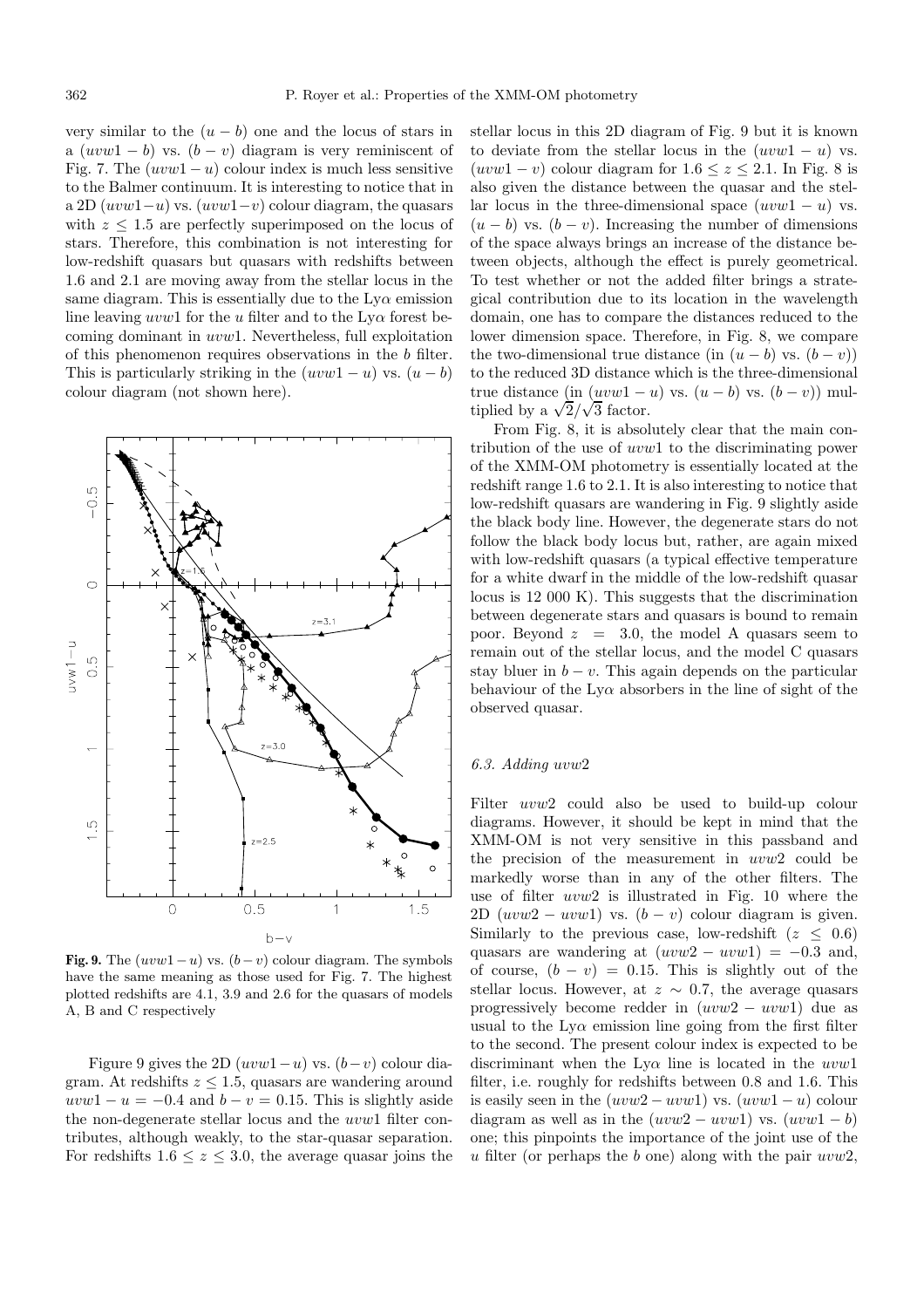

**Fig. 10.** The  $(uvw2 - uvw1)$  vs.  $(b - v)$  colour diagram. The symbols have the same meaning as those used for Fig. 7. The highest plotted redshifts are 4.1, 3.9 and 1.8 for the quasars of models A, B and C respectively

uvw1. Figure 8 exhibits the reduced  $(\sqrt{2}/\sqrt{4}) = 1/\sqrt{2}$ four-dimensional distance in the 4D  $(uvw2 - uvw1)$  vs.  $(uvw1-u)$  vs.  $(u-b)$  vs.  $(b-v)$  colour space. It is clear that the contribution of the uvw2 filter contrasting with the uvw1 one is increasing the discrimination power in the redshift range 0.8 to 1.6. This effect could help in generating quasar samples that are more homogeneous in redshift since the use of the new filters alleviates the well-known bias of  $U/B$  selected quasar candidates due to the presence of a strong  $C$  iv line in the  $B$  filter (at  $z \sim 1.6 - 1.7$ ). From Fig. 10, it is again clear that the degenerate stars do not follow the black body line and that they still remain a strong contaminant of the samples of quasars (particularly around  $T_{\text{eff}} \sim 13000 \text{ K}$ ).

#### 6.4. General considerations

From Fig. 8, one can conclude that the XMM-OM filter set is good at discriminating between non-degenerate stars and quasars at low redshifts ( $z \leq 2.2$ ). This is particularly true in the range 0.8 to 2.1 where the use of the uvw1 and uvw2 filters allows a significantly better discrimination that is even able to wash out the decrease in efficiency around  $z \sim 1.6 - 1.7$  sometimes exhibited by traditional  $(U - B)$  vs.  $(B - V)$  surveys. For very low redshifts  $(z < 0.8)$ , the advantage of this photometric system is less marked. However, one should not forget that Fig. 8 gives the reduced distance. Indeed, the minimum true distance between the quasar and the stellar locus is, in the 4D space of Sect. 6.3, somewhat larger than 0.35 magnitudes (occuring at  $z = 0.5$ ); this already implies a real possibility of segregation. For redshifts between 2.3 and 3.5, the selection is essentially inefficient, as for ground-based surveys neglecting the use of the  $R$  and  $I$  filters (for example). It is beneficial to recall that XMM-OM was originally designed with a red optical path that has been abandoned in the meantime. Beyond  $z = 3.5$ , the average quasar is usually off the stellar locus but this corresponds to the presence of the  $Ly\alpha$  forest in most of the filters and is thus again highly dependent on the particular realization of the  $Ly\alpha$  absorption (density and actual locations of the strong Ly $\alpha$  absorbers on the line of sight). In addition, the flux below  $Ly\alpha$  is comparatively much lower implying a far less precise photometry. Generally, it is clear that the XMM-OM filter set is not adapted to the study of high-redshift quasars: although some of them will be easily spotted, the selection criterion will remain inhomogeneous. On the other hand, the XMM-OM photometry has no discrimination power between degenerate stars and quasars. Particularly for white dwarfs with effective temperatures in the range 12 000 K  $-$  15 000 K, the colours are very similar and the domain in effective temperature is too small to authorize a proper segregation.

As a last point, we would like to recall the existence of the uvm2 filter which has already been used to define the  $ic_{\text{red}}$  index. We found no combination where this filter could be of some help to improve the situation. For example, in a 2D  $(uvw2 - uvm2)$  vs.  $(uvm2 - uvw1)$  colour diagram, the quasars are well located on the stellar locus except perhaps for redshifts around  $z \sim 0.8 \rightarrow 1.0$  where they leave the stellar locus but this brings no strong improvement compared to the previously analysed filters.

#### **7. Conclusions**

In the present paper, we discussed the properties of the natural photometric system of the Optical Monitor onboard the X-ray Multi-Mirror satellite. On the basis of numerical simulations, we investigated its transformability to the standard Johnson UBV system. We gave the main transformation equations both for individual filters and for colour indices. On the basis of the same technique of simulations, we showed that, for stars with effective temperatures higher than 9000 K observed with this system, it is possible to determine the temperature and the reddening (due to interstellar extinction) independently, as well